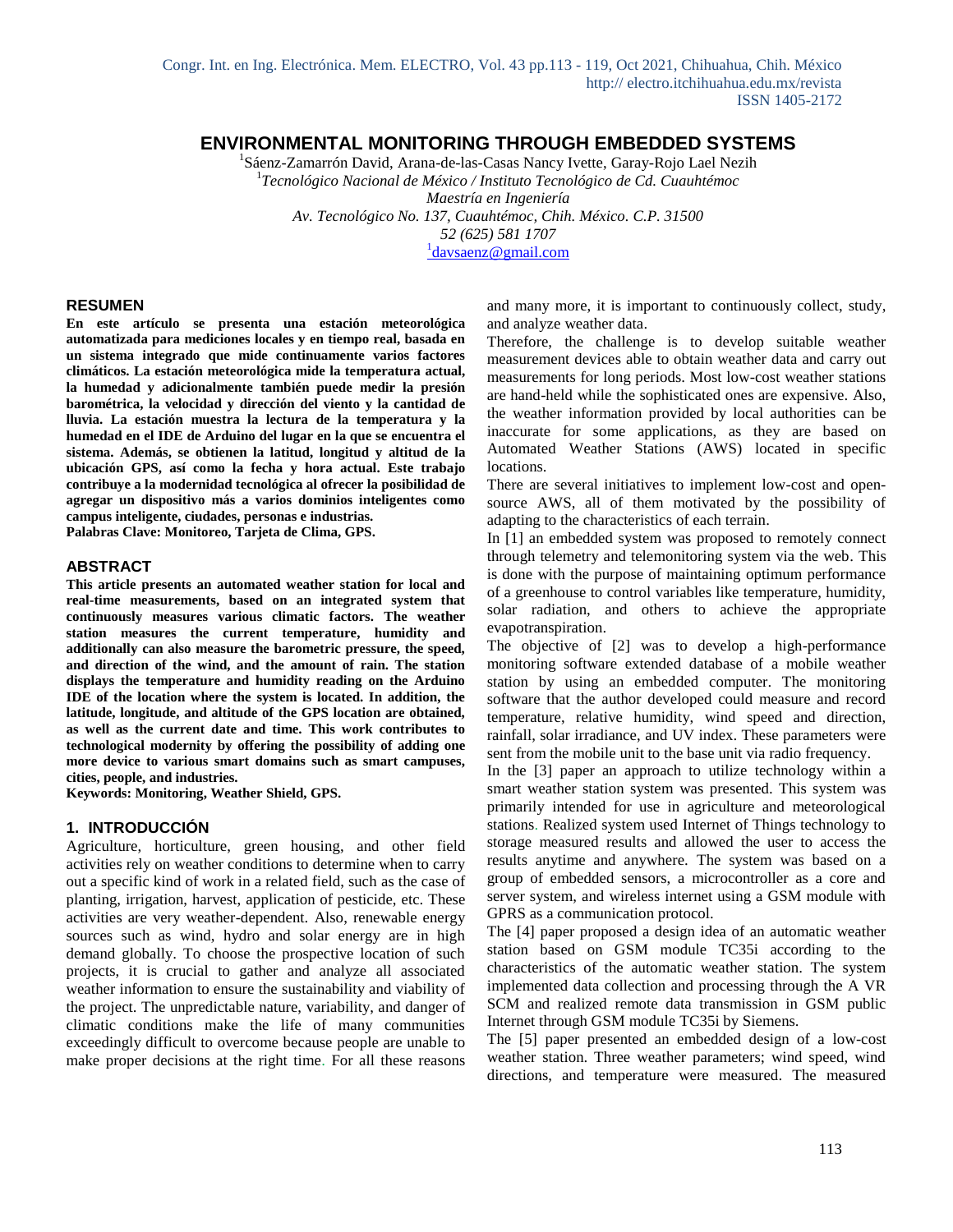parameters were used to measure the wind chill temperature and dressing index through calculation and a build-in intelligent system. All the data were displayed on the LCD and sent to the computer from the serial port.

The [6] proposed, developed, and tested hardware module based on Arduino Uno Board and Zigbee wireless technology which measured the meteorological data, including air temperature, dew point temperature, barometric pressure, relative humidity, wind speed, and wind direction. The system was also capable of generating short time local alerts based on the current weather parameters. The idea behind this work was to monitor the weather parameters, forecasting, condition mapping and warn the people from its disastrous effects.

The weather monitoring station [7] was simple and able to take the data of weather conditions parameters it was used to determine the local weather conditions at a point place. Embedded systems Yun Arduino microcontroller was connected with a local Wi-Fi network. With its ability, Arduino Yun could send output to the internet via social networks like Facebook. The result was a prototype weather station that could be viewed directly on Facebook as a status within one hour.

The [8] paper introduced the concept of Precision Agriculture (PA), this is an art of using the latest available technologies in the agriculture domain to make traditional agriculture more profitable and sustainable while reducing the wastage of resources. The penetration of high-speed internet is possible even in rural areas. This paper proposed an IoT-based real-time local weather station for PA, that would provide farmers a means of automizing their agricultural practices (irrigation, fertilization, harvesting) at the right time.

The [9] paper proposed a smart system cloud-based weather station. The system used Raspberry Pi, for collecting and observing weather data. The storing and processing of the obtained weather data were done in the cloud to predict the effect of this weather change. The objective was to design a system that was low cost, required less maintenance, and involved minimal manual intervention. The users were able to access the weather data and insights remotely, and in real-time through a web application that was built using the Django Framework, and was deployed in the cloud.

In [10] the integration of wireless sensors and wireless communication technology were important components for the development of automatic weather stations. These devices had a significant role in gathering real weather information provided by the automatic weather device. The paper was focused on analyzing the sensors type and different wireless communication performance based on power consumption, data rate, range, and accuracy to carry out cost-effective, long-term stable, best performance communication device and select sensors for hardware automatic weather station development.

Humidity and temperature measurement play an important role in different fields like Agriculture, Science, Engineering, and Technology. That work provided by [11] was a solution for monitoring the weather conditions at the extremely local level with low cost, compact Internet of Things (IoT) based system. This low-cost weather station was a product equipped with instruments and sensors for measuring atmospheric conditions to make weather forecasts. With IoT enabled, the weather station was able to upload, without any human intervention, the measured atmospheric parameters.

Vehicle Control Simulation System helps the driver to avoid collisions and accidents, safety features are designed which offer various automation that caution the driver. To address these needs, [12] have included many adaptive features such as automated lighting, theft alarm, warning during overspeeding, temperature and humidity information, alert driver of other cars or dangers, and indicate obstacles in blind spots while backing. Also, an embedded a digital weather system into the model which provided it with the information of weather in the neighboring as well as destination environment. So, by knowing the weather conditions ahead of the journey, can plan what precautions were needed to be taken and go well prepared. In [13] multiple weather stations and Wireless Sensor Network (WSN) systems were deployed throughout a place to monitor the weather and environmental conditions. Weather data from sensor nodes hops through WSN nodes towards the base station attached to the embedded computer system. The weather stations operated at multiple geographical areas beyond the range of the node, an online cloud server bridged these gaps to collect sensor data from local base stations to a centralized database. Online users could access the website with WSN base stations marked on Google Maps and dynamically plot graphs of historical weather data.

In the [14] paper, the design ideas included the software and the hardware such as electric circuits of the automatic weather station based on an embedded Linux operating system. Any substitution of the weather sensors doesn't need to change the software nor the hardware of the main collector. Practical application shows that this system has advantages such as high precision, high stability, low power consumption.

The [15] system was a progressive solution for weather monitoring at a particular place and made the data available over the internet. The designed system monitors the environmental parameters such as wind speed, temperature, and humidity followed by generating real-time data which could be processed and saved onto a cloud.

In [16] a weather monitoring system was described. It was needed in small-scale research such as precision agriculture and urban climate studies. A variety of low-cost solutions were available on the market, but the use of non-standard technologies raised concerns for data quality. The study evaluated the performance of the commercially available ATMOS41 all-in-one weather station.

In this paper, an accurate, reliable, user-friendly low-cost embedded, and automated weather system was developed to measure several climate variables of a GPS located place to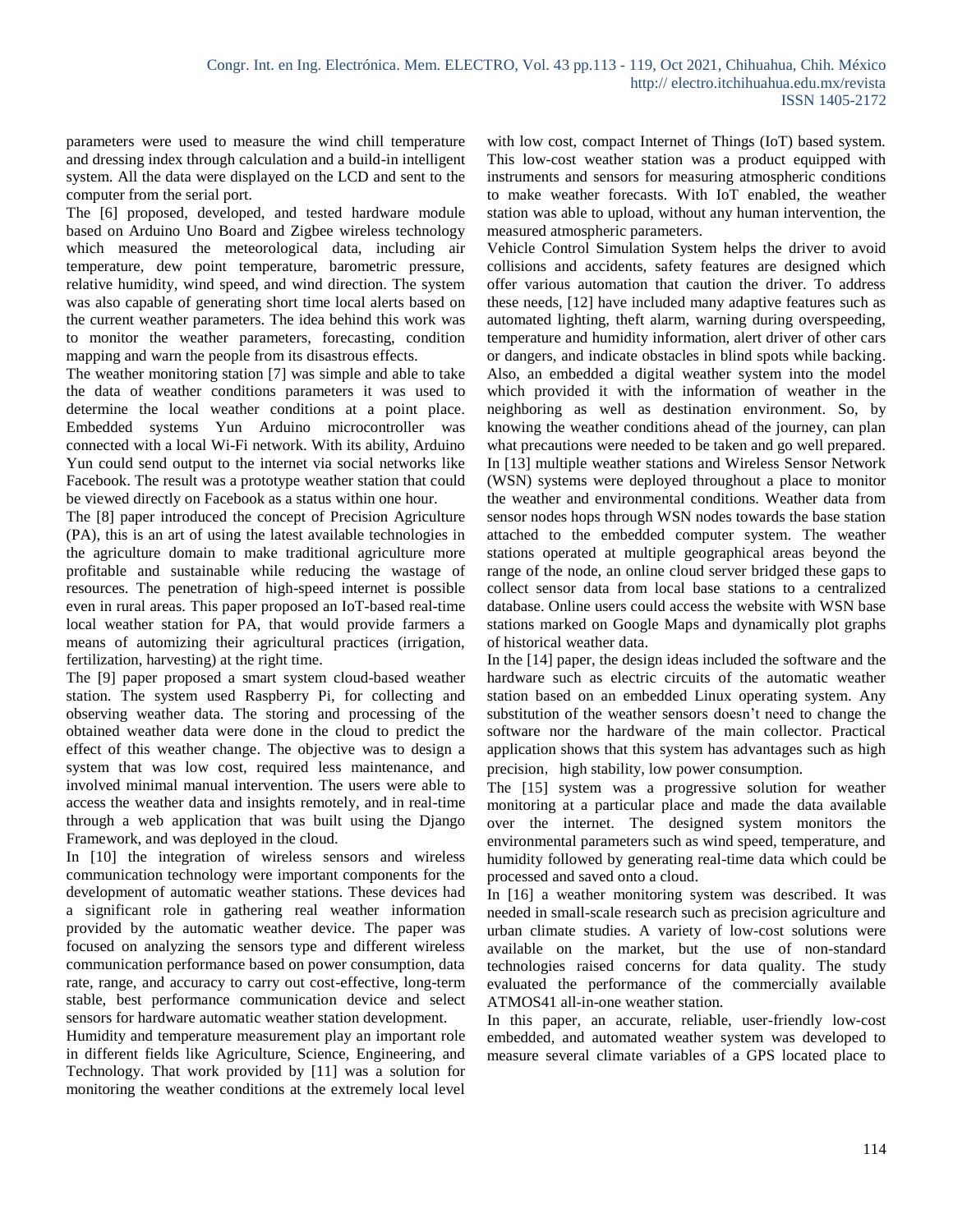potentially overcome some of the issues described in the literature review earlier.

### **2. SPARKFUN WEATHER SHIELD**

The system consists of one development board, a shield, and one GPS module. Arduino Uno board is connected to the red shield board from Sparkfun which was used as the weather station. Both boards are programmed using the Arduino IDE.

The weather shield (Figure 1) is an Arduino shield with sensors to measure the temperature, relative humidity, and barometric pressure. It has Si7021 humidity and MPL3115A2 barometric pressure sensors. Also, it has optional RJ11 connections to other sensors like wind speed, wind direction, rain gauge, and GPS. These connectors are used to connect the wind direction, speed, and rainfall sensors to the board.

The shield can operate from 3.3V up to 16V and has a built-in voltage regulator. The shield is designed to work with the Sparkfun and Arduino Uno.

A Si7021  $I^2C$  Humidity and Temperature Sensor from Silicon Labs is a monolithic CMOS IC that integrates humidity and temperature sensor elements, an analog-to-digital converter, signal processing, calibration data, and an  $I^2C$  interface. The use of industry-standard, low-K polymeric dielectrics for sensing humidity enables the construction of low-power, monolithic CMOS Sensor ICs with low drift and hysteresis, and excellent long-term stability.

The humidity and temperature sensors are factory-calibrated, and the calibration data are stored in the on-chip non-volatile memory. That ensures the sensors are fully interchangeable, with no recalibration or software changes required, and it features a relative humidity precision of  $\pm 3\%$  maximum in the zero to 80% range and a ±0.4°C maximum in the −10 to 85 °C range.

The  $I^2C$  Precision Altimeter MPL3115A2 employs a MEMS pressure sensor with an  $I^2C$  interface to provide accurate pressure/altitude and temperature data. The sensor outputs are digitized by a high-resolution 24-bit ADC. Internal processing removes compensation tasks from the host MCU system. Pressure output can be solved with output in fractions of a Pascal, and Altitude can be resolved in fractions of a meter. The package is a surface-mounted device with a stainless-steel lid and is RoHS (Restriction of Hazardous Substances) compliant.

The ALS-PT19-315C/L177/TR8 is a low-cost ambient light sensor, consisting of a phototransistor in a miniature SMD (Surface-Mounted Device). The spectral response of the ambient light sensor is close to that of human eyes, with light to the current analog output and good linearity across a wide illumination range, which makes it ideal for the Weather Station.

The Weather Station also includes an input for wind vane, a cup anemometer, and a tipping bucket rain gauge. A voltage must be supplied to each instrument to produce an output. The rain gauge is a self-emptying tipping bucket type. Each 0.2794mm of rain causes one momentary contact closure that can be recorded with a digital counter or microcontroller to interrupt input [17].

The cup-type anemometer measures wind speed by closing a contact as a magnet moves past a switch. A wind speed of 2.4 km/h causes the switch to close once per second. The wind vane has eight switches, each connected to a different resistor. The vane's magnet may close two switches at once, allowing up to 16 different positions to be indicated. An external resistor is used to form a voltage divider, producing a voltage output that can be

measured with an analog to digital converter.



*Fig. 1 SparkFun Weather Shield.*

## **2.1. GPS GP-635t**

The small GPS module is only 3.5 cm long and less than 1 cm wide and thick, the Sparkfun GP-635T GPS module (Figure 2) is what is needed if you have little space to place a GPS receiver, as is the case of the SparkFun Weather Shield module. The slim design of this GPS is not the only benefit it offers, it is also compatible with 3.3 or 5.5V power, this module has a built-in antenna to communicate its data through a 50-channel TTL serial interface with a tracking sensitivity of 161 dBm. This GPS receiver is small, but it is also fast, it can exchange data in 28 seconds from a cold start, and its update rate of up to 5 Hz allows it to run in most applications.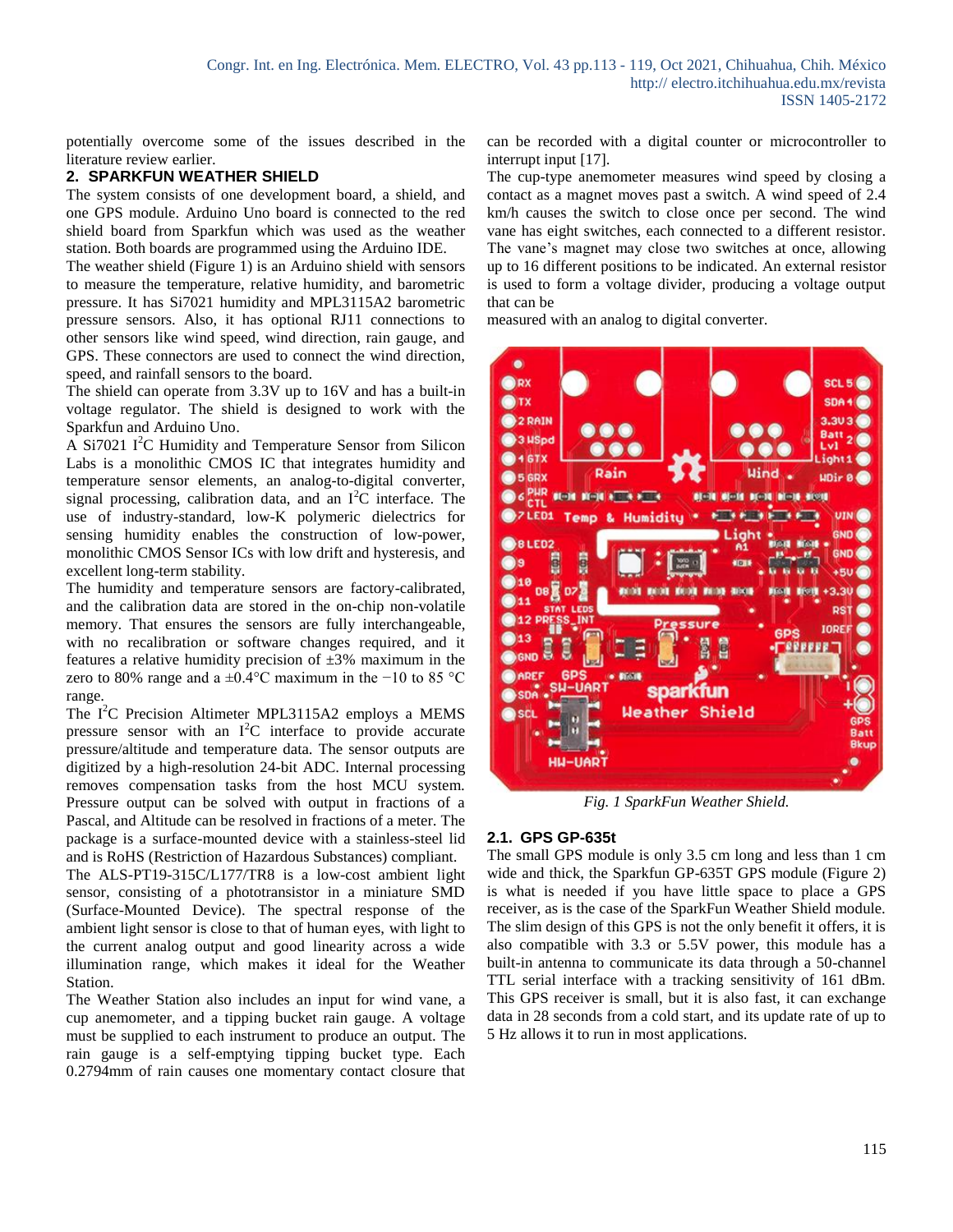## **2.2. Universal Time Coordínate (UTC)**

The acronym UTC stands for *Universal Time Coordinated*, which was formerly called *the time on Greenwich Mean Time* (GMT) or *Zulu time* (Z). This is the local time in the Prime Meridian (i.e., the one whose longitude is  $0^{\circ}$ ) given in hours and minutes on the 24-hour clock. For example, we consider the hour 1350 UTC which means 13 hours and 50 minutes after midnight, or 1:50 pm in the Prime Meridian. Next, the UTC time differences for each location will be observed (Table 1).



*Fig. 2 GPS GP-635t Module.*

### **3. LIBRARIES**

On the official website of the manufacturer of embedded systems Sparkfun you can find the SparkFun Weather Shield board, which is described in this article, there you get what is necessary for this board to work and communicate with the Arduino. On the page, you will find the link to the *Hookup Guide* option, which is used to obtain the libraries that are required to be installed.

It is necessary to use specific firmware available in libraries to communicate the computer with the board and thus avoid loading errors. The libraries are searched on the page, after finding them, the appropriate version is selected to later install it. The temperature and humidity library is installed, as well as the pressure and altitude library. The board uses the Arduino Si7021 and MPL3115A2 libraries for this function.

To use the GPS module, it is necessary to install a library external to the Arduino IDE called TinyGPS ++ [18]. In internet explorer, you look for that library, preferably you can use the Arduiniana page to download the library for Arduino, the download option is shown in Figure 3. The same procedure is carried out for the library called TinyGPS [19]. To add the downloaded libraries, run the Arduino IDE, then go to the Program option, to see if the library is included. This procedure is carried out as many times as necessary to install all the downloaded libraries.

|  |  | Table 1. Time zone subtracting or adding to UTC. |  |  |
|--|--|--------------------------------------------------|--|--|
|--|--|--------------------------------------------------|--|--|

|                                         | Adjusted |
|-----------------------------------------|----------|
| Local time                              | schedule |
|                                         | (Hours)  |
| Atlantic Time (ADT)                     | $-3$     |
| Atlantic Standard Time (AST)            | $-4$     |
| Eastern Time (EDT)                      |          |
| Eastern Standard Time (EST)             | $-5$     |
| Central Time (CDT)                      |          |
| Central Standard Time (CST)             | $-6$     |
| Mountain Time (MDT)                     |          |
| Mountain Standard Time (MST)            | $-7$     |
| Pacific Time (PDT)                      |          |
| Pacific Standard Time (PST)             | -8       |
| Alaska Time (ADT)                       |          |
| Alaska Standard Time (ASA)              | $-9$     |
| Hawaii Standard Time (HAW)              | $-10$    |
| New Zealand Standard Time (NZT)         | $+12$    |
| International Timeline (IDLT)           |          |
| Guam Standard Time (GST)                | $+10$    |
| Australian Eastern Standard Time (EAST) |          |
| Japan Standard Time (JST)               | $+9$     |
| China Coast Time (CCT)                  | $+8$     |
| Western Australian Standard Time (WAST) | $+7$     |
| Russian Time Zone 5 (ZP5)               | $+6$     |
| Russian Time Zone 4 (ZP4)               | $+5$     |
| Russian Time Zone 3 (ZP3)               | $+4$     |
| Baghdad Time (BT)                       | $+3$     |
| Russian Time Zone 2 (ZP2)               |          |
| Eastern European Time (EET)             | $+2$     |
| Russian Time Zone 1 (ZP1)               |          |
| Central European Time (CET)             |          |
| French Winter Time (FWT)                |          |
| Middle Europe Time (MET)                | $+1$     |
| Swedish Winter Time (SWT)               |          |
| Average Winter Europe Time (MEWT)       |          |
| Western European Time (WET)             | 0        |
| Greenwich Mean Time                     |          |

### **4. WEATHER AND GPS PROGRAM**

The GPS code is integrated with that of the Climate variables to obtain a program with all the values of interest. The weather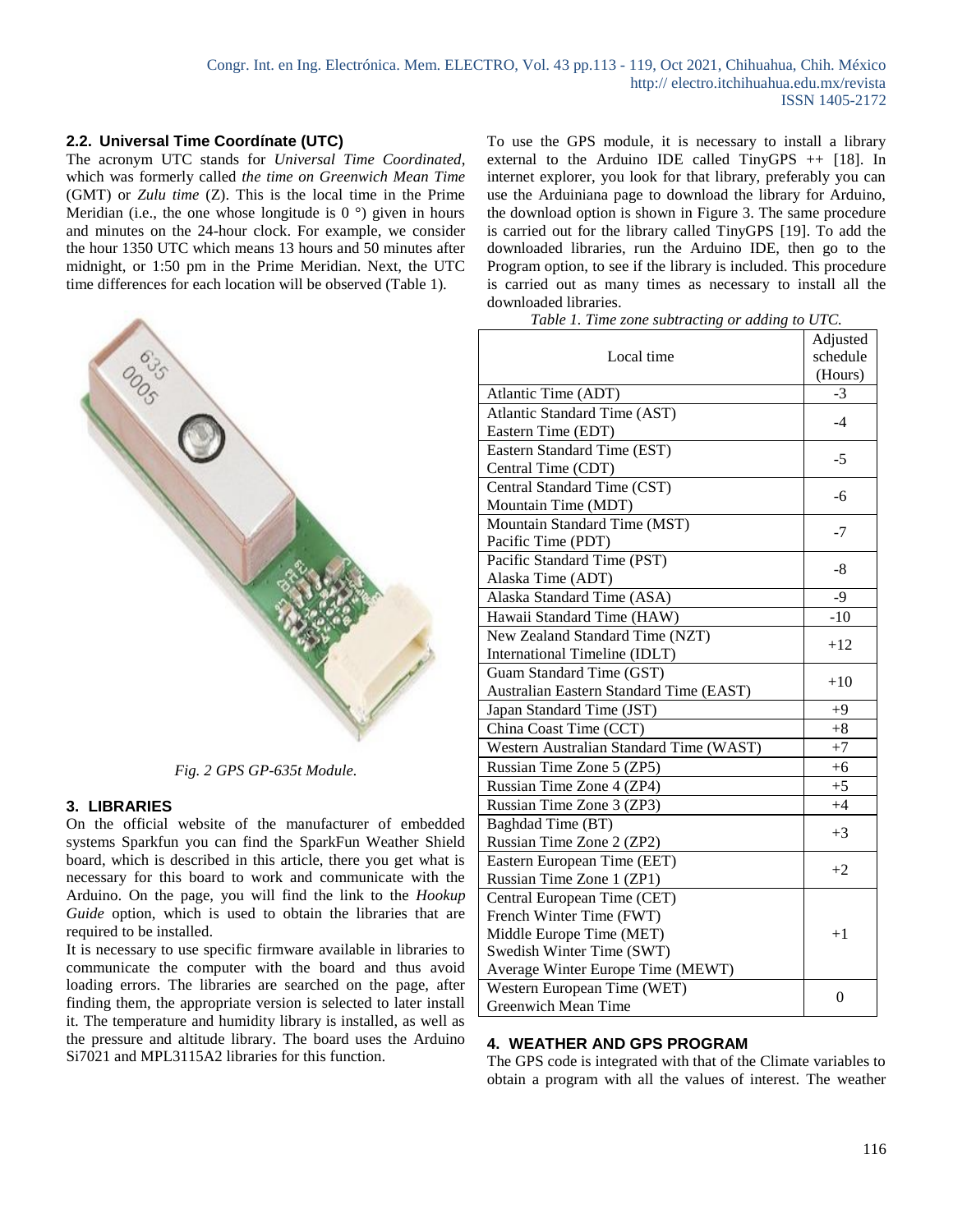program displays wind and rain data, as well as pressure, humidity, temperature, light level, and battery level.

The GPS code obtains the location data in the format of latitude, longitude, and altitude, as well as the UTC time. In this program, the TinyGPS ++ library is used.

The segment code in figure 4 shows the inclusion of the climate, temperature, humidity, and GPS libraries, as well as the declaration of some of the variables that were used.



Clima\_y\_GPS\_1\_modificado Arduino 1.8.12 (Windows Store 1.8.33.0)



*Fig. 4 Adding the libraries and variables of the GPS and weather code.*

#### **5. RESULTS**

An application of environmental monitoring was carried out, the components were described, the characteristics of each sensor were described. The system was used outdoors as buildings cause some interference with the GPS signal.

Figure 5 shows the assembled boards that were used to carry out this project, which is Arduino Uno + Sparkfun Weather Shield + GPS GP-635T.

The result of the program is shown in figure 6, there you can see the climatic data which are wind, rain, pressure, battery level, light level, temperature, humidity, as well as location: latitude, longitude, altitude, date, and time.



*Fig. 5 Assemble Arduino, Sparkfun, and GPS.*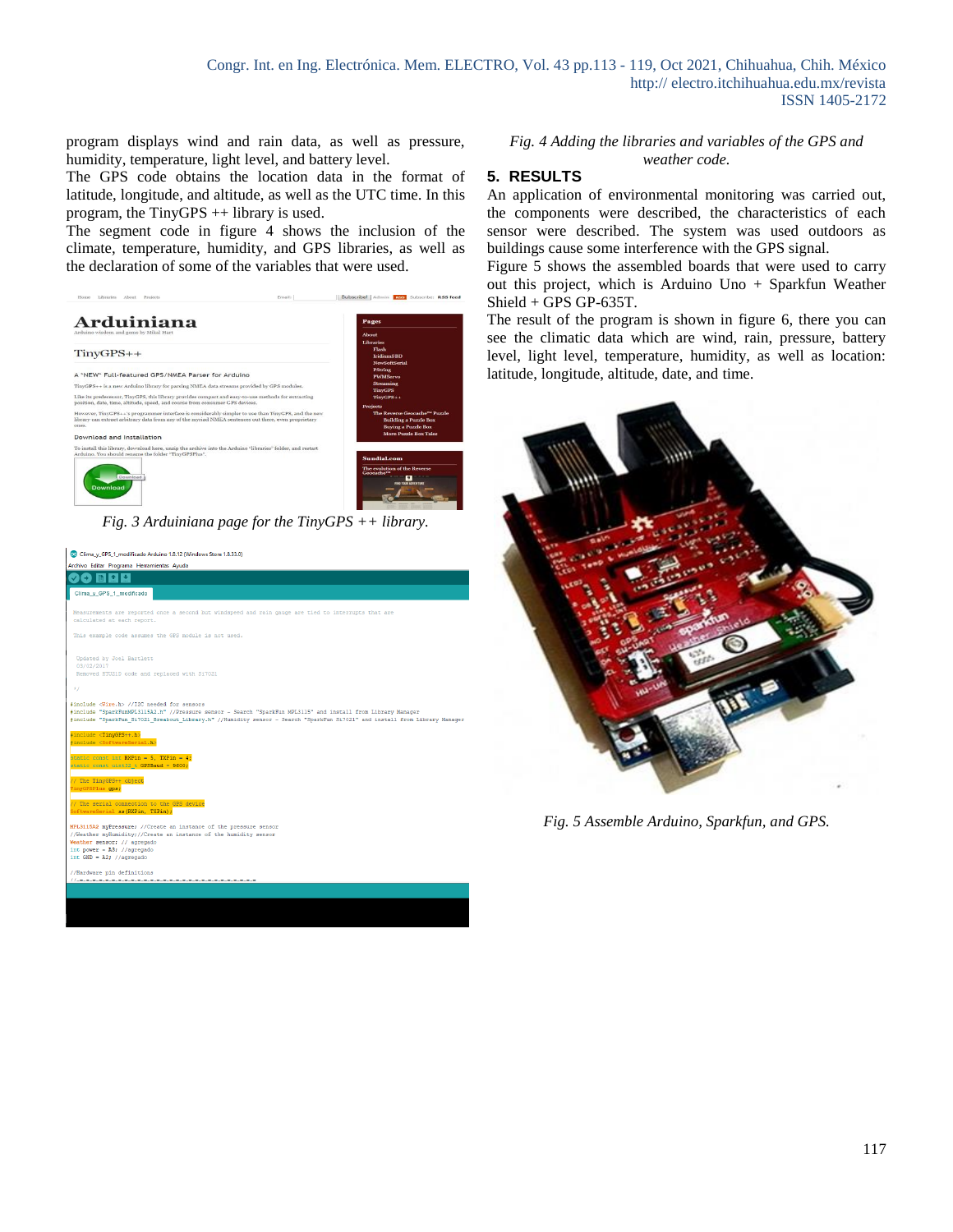| @ COM3                                                                                                                                                                                                                              |                | $\times$ |
|-------------------------------------------------------------------------------------------------------------------------------------------------------------------------------------------------------------------------------------|----------------|----------|
|                                                                                                                                                                                                                                     |                | Enviar   |
| \$, winddir=-1, windspeedmph=0.0, windgustmph=0.0, windgustdir=0, windspdmph avg2m=0.0, winddir avg2m=0, windgustmph $10m=0.0$ , windgustdir $10m=0.0$ , ra ^<br>Temp:134.60F, Humidity:14.10%                                      |                |          |
| Location: 28.419580,-106.866142,2051.100097 Date/Time: 24/5/2020 23:36:31.00                                                                                                                                                        |                |          |
| $ \xi$ , winddir=-1, windspeedmph=0.0, windgustmph=0.0, windgustdir=0, windspdmph avg2m=0.0, winddir avg2m=0, windgustmph $10$ m=0.0, windgustdir $10$ m=0, ra<br>Temp:134.38F, Humidity:14.26%                                     |                |          |
| Location: 28.419580,-106.866142,2051.100097 Date/Time: 24/5/2020 23:36:31.00                                                                                                                                                        |                |          |
| \$,winddir=-1,windspeedmph=0.0,windgustmph=0.0,windgustdir=0,windspdmph_avg2m=0.0,winddir_avg2m=0,windgustmph_10m=0.0,windgustdir_10m=0,ra<br>Temp:139.21F, Humidity:14.26%                                                         |                |          |
| Location: 28.419580,-106.866142,2051.100097 Date/Time: 24/5/2020 23:36:31.00<br>\$, winddir=-1, windspeedmph=0.0, windgustmph=0.0, windgustdir=0, windspdmph avg2m=0.0, winddir avg2m=0, windgustmph 10m=0.0, windgustdir 10m=0, ra |                |          |
| Temp:128.08F, Humidity:14.06%                                                                                                                                                                                                       |                |          |
| Location: 28.419580,-106.866142,2051.100097 Date/Time: 24/5/2020 23:36:31.00<br>\$, winddir=-1, windspeedmph=0.0, windgustmph=0.0, windgustdir=0, windspdmph avg2m=0.0, winddir avg2m=0, windgustmph 10m=0.0, windgustdir 10m=0, ra |                |          |
| Temp:129.76F, Humidity:14.14%                                                                                                                                                                                                       |                |          |
| Location: 28.419580,-106.866142,2051.100097 Date/Time: 24/5/2020 23:36:31.00                                                                                                                                                        |                |          |
| 115200 baudio<br>Autoscroll Mostrar marca temporal<br>Nueva línea<br>$\sim$                                                                                                                                                         | Limpiar salida |          |

*Fig. 6 Data thrown by the program.*

### **6. CONCLUSIONS**

The meteorological station described in this document provides a low-cost system [20], almost 3 times cheaper compared to 2 commercial meteorological systems consulted [21] and [22]. Embedded systems developed with Arduino are flexible and easy to use for different potential applications. This was demonstrated in [23] in which an Arduino Yun, its ability to connect to a WiFi network and Temboo was used to implement a weather station that can be consulted directly on Facebook.

The programming in the Arduino IDE was used, the environmental variables were obtained thanks to the installed libraries and the appropriate hardware connections.

The weather information provided by this system can be accessed through the Arduino IDE and is available for any application among which are climate monitoring, greenhouse crop control, weather alarm, etc. Some examples were stated in the literature review in the section of Introduction.

In the case of the GPS code, if there is interference due to being inside a building, then only zeros or erroneous data are obtained in the location of the system. It should be outdoors since it is likely that the building in which it is located is interfering with the satellite signal that must reach the card. A few minutes are needed for the program to display the correct data.

#### **Acknowledgments**

The authors are grateful to the Instituto Tecnológico de Cd. Cuauhtémoc for the support for this research.

### **Bibliography**

- [1]. I.M. Gómez-Azpilcueta, G.Y. Díaz-Aguirre, A. Rojas-Molina, M. Toledano-Anaya, A. Castañeda-Miranda. (2015). Telemonitoring System of Greenhouses using Weather Station to calculate ANN Temperature in Crop Plant. *Tecnología Educativa–Revista CONAIC. Congreso ANIEI 2015.*
- [2]. N. Watjanatepin, P. Somboonkij. (2013). The Development of the Monitoring Software for the Mobile Weather Station. *International Journal of Information and Electronics Engineering*, Vol. 3, No. 4, July 2013. DOI: 10.7763/ IJIEE.2013.V3.342

[3]. M. Đorđević, D. Danković. (2019). A smart weather station based on sensor technology. FACTA Universitatis Series: *Electronics and Energetics* Vol. 32, No.2, June 2019, pp. 195-210. https://doi.org/10.2298/FUEE1902195D

- [4]. X. Guo, Y. Song. (2010). Design of Automatic Weather Station Based on GSM Module. *International Conference on Computer, Mechatronics, Control and Electronic Engineering (CMCE)*. ISBN: 978-1-4244-7956- 6/
- [5]. A. Shaout, Y. Li, M. Zhou, S. Awad. (2014). Low-Cost Embedded Weather Station with Intelligent System. ISBN: 978-1-4799-5241-0
- [6]. H. Saini, A. Thakur, S. Ahuja, N. Sabharwal, N. Kumar. (2016). Arduino Based Automatic Wireless Weather Station with Remote Graphical Applications and Alerts. *3rd International Conference on Signal Processing and Integrated Networks (SPIN)*. ISBN: 978-1-4673-9197-9.
- [7]. A. Saefullah, A. Sunarya, D. Fakhriza. (2015). Prototype Weather Station Berbasis Arduino Yun. Vol.8 No.2. January 2015. ISSN: 1978– 8282.
- [8]. R.M. Math, N.V. Dharwadkar. (2018). IoT Based Low-cost Weather Station and Monitoring System for Precision Agriculture in India. *Proceedings of the Second International Conference on I-SMAC. IoT in Social, Mobile, Analytics, and Cloud. I-SMAC 2018*. IEEE Xplore Part Number: CFP18OZV-ART; ISBN:978-1-5386-1442-6.
- [9]. P. Kapoor, F.A. Barbhuiya. (2019). Cloud-Based Weather Station using IoT Devices. *IEEE Region 10 Conference (TENCON 2019)*. ISBN: 978- 1-7281-1895-6.
- [10]. W. Worku, A. Mishra, R. Priyadarshini. (2019). Qualitative analysis for sensors and wireless communications modules for the development of a weather station monitoring system. *International Conference on Computing, Communication, and Intelligent Systems (ICCCIS)*. ISBN: 978-1-7281-4826-7.
- [11]. D.K. Singh, H. Jerath, P. Raja. (2020). Low-Cost IoT enabled Weather Station. *International Conference on Computation, Automation and Knowledge Management (ICCAKM)*. Amity University. ISBN: 978-1- 7281-0666-3.
- [12]. S.P. Meduri, N. Diwan, A. Meduri. (2020). Vehicle Control Simulation System with Embedded Digital Real-Time Weather Station. *Proceedings of the Third International Conference on Intelligent Sustainable Systems (ICISS 2020)*. IEEE Xplore Part Number: CFP20M19-ART. ISBN: 978- 1-7281-7089-3.
- [13]. E. Kanagaraj, L.M. Kamarudin, A. Zakaria, R. Gunasagaran, A.Y.M. Shakaff. (2015). Cloud-based Remote Environmental Monitoring System with Distributed WSN Weather Stations.
- [14]. Z. Niu, B. Wang, X. Zhen. (2010). Design and Realization of Automatic Weather Station Based on Embedded Linux Operating System. *Applied Mechanics and Materials*, Vols. 20-23 (2010) pp 129-134. Trans Tech Publications, Switzerland. doi:10.4028/www.scientific.net/AMM.20-23.129